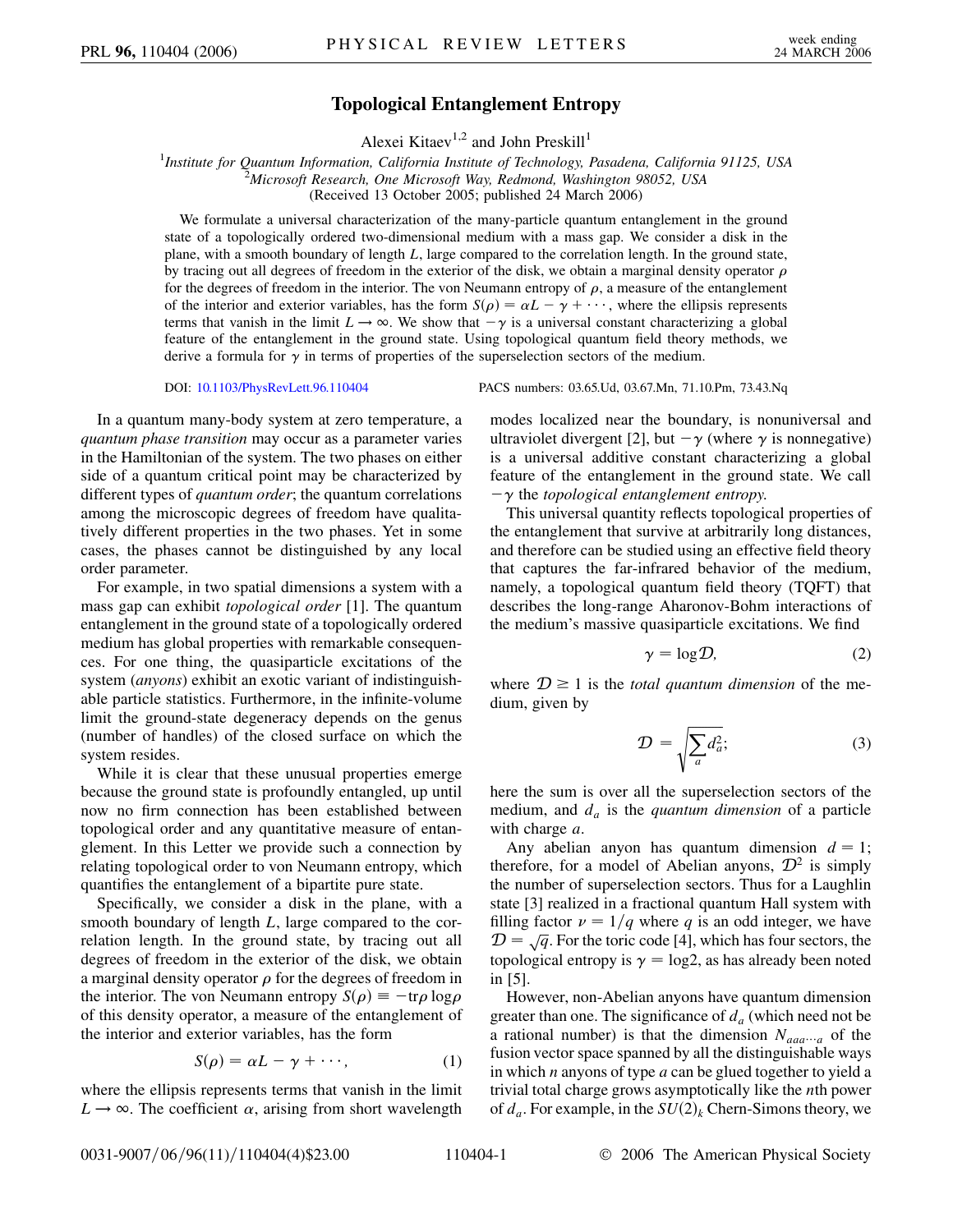have

$$
\mathcal{D}^{-1} = \sqrt{\frac{2}{k+2}} \sin\left(\frac{\pi}{k+2}\right).
$$
 (4)

To justify computing the entropy using effective field theory, we require that the boundary have no ''sharp'' features that might be sensitive to short-distance physics; yet for a boundary drawn on a lattice, sharp corners are unavoidable. Furthermore, there is an inherent ambiguity in separating the term that scales with the length *L* from the constant term. We can circumvent these difficulties by the following construction. We now divide the plane into four regions, all large compared to the correlation length, labeled *A*, *B*, *C*, *D* as in Fig. 1(a). Let  $S_A$  denote the von Neumann entropy of the density operator  $\rho_A$  that is obtained from the ground state by tracing out the degrees of freedom outside region  $A$ , let  $S_{AB}$  denote the von Neumann entropy of the density operator  $\rho_{AB}$  obtained by tracing out the degrees of freedom outside region  $AB \equiv A \cup B$ , etc. Then we define the topological entropy  $S_{\text{topo}}$  as

$$
S_{\text{topo}} \equiv S_A + S_B + S_C - S_{AB} - S_{BC} - S_{AC} + S_{ABC}.
$$
 (5)

This linear combination of entropies has been strategically chosen to ensure that the dependence on the length of the boundaries of the regions cancels out. For example, the term proportional to the length of the double intersection of *A* and *D* appears in  $S_A$  and  $S_{ABC}$  with a + sign, and in  $-S_{AB}$  and  $-S_{AC}$  with a minus sign. Similarly, the double intersection of *A* and *B* appears in  $S_A$  and  $S_B$  with a + sign, and in  $-S_{AC}$  and in  $-S_{BC}$  with a minus sign. [The observation that the ultraviolet divergent terms cancel in a suitably constructed linear combination of entropies has also been exploited in [6] and applied there to  $(1 +$ 1)-dimensional systems.]

Assuming the behavior Eq. (1) in each term, we find  $S_{\text{topo}} = -\gamma$ . But the advantage of defining  $S_{\text{topo}}$  using a division into four regions is that we can then argue persuasively that  $S_{\text{topo}}$  is a topological invariant (dependent only on the topology of how the regions join and not on their geometry) and a universal quantity (unchanged by smooth



FIG. 1 (color online). (a) The plane is divided into four regions, labeled *A; B; C; D*, that meet at double and triple intersections. (b) Moving the triple intersection where *B; C; D* meet deforms the regions as shown.

deformations of the Hamiltonian unless a quantum critical point is encountered).

To see that *S*<sub>topo</sub> is topologically invariant, first consider deforming the boundary between two regions, far from any triple point where three regions meet. Deforming the boundary between *C* and *D*, say, has no effect on regions *A*, *B*, and *AB*; therefore, if all regions are large compared to the correlation length, we expect the changes in  $S_A$ ,  $S_B$ , and  $S_{AB}$  to all be negligible. Thus the change in  $S_{topo}$  can be expressed as

$$
\Delta S_{\text{topo}} = (\Delta S_{ABC} - \Delta S_{BC}) - (\Delta S_{AC} - \Delta S_C). \tag{6}
$$

We expect, though, that if the regions are large compared to the correlation length, then appending region *A* to *BC* should have a negligible effect on the *change* in the entropy, since *A* is far away from where the deformation is occurring; similarly, appending *A* to *C* should not affect the change in the entropy. Thus both terms on the right-hand side of Eq. (6) vanish, and  $S_{\text{topo}}$  is unchanged. The same reasoning applies to the deformation of any other boundary between two regions.

Next consider deforming the position of a triple point, such as the point where *B*, *C*, and *D* meet as in Fig. 1(b). Again we may argue that  $S_A$  is unchanged by the deformation. We recall that for a bipartite pure state (like the ground state), the marginal density operators for both subsystems have the same nonzero eigenvalues and therefore the same entropy; thus  $S_{ABC} = S_D$  and  $S_{BC} = S_{AD}$ . We see that the change in  $S_{\text{topo}}$  can be expressed as

$$
\Delta S_{\text{topo}} = (\Delta S_B - \Delta S_{AB}) + (\Delta S_C - \Delta S_{AC}) + (\Delta S_D - \Delta S_{AD}).
$$
\n(7)

All three terms on the right-hand side of Eq. (7) vanish because appending *A* does not affect the change in the entropy. The same reasoning applies when any other triple point moves; we conclude that  $S_{topo}$  is unchanged by any deformation of the geometry of the regions that preserves their topology, as long as all regions remain large compared to the correlation length.

Now, what happens to  $S_{\text{topo}}$  as the Hamiltonian of the system is smoothly deformed? We assume that the Hamiltonian is a sum of local terms, and that the correlation length remains finite during the deformation (and in fact that the correlation length stays small compared to the size of regions *A; B; C; D*). If the Hamiltonian changes locally in a region far from any boundary, then this change has a negligible effect on the ground state in the vicinity of the boundary, and therefore does not affect  $S_{\text{topo}}$ . If the Hamiltonian changes locally close to a boundary, we can exploit the topological invariance of  $S_{\text{topo}}$  to first move the boundary far away, then deform the Hamiltonian, and finally return the boundary to its original location. Thus we see that *S*<sub>topo</sub> is a universal quantity characteristic of a particular kind of topological order, which remains invari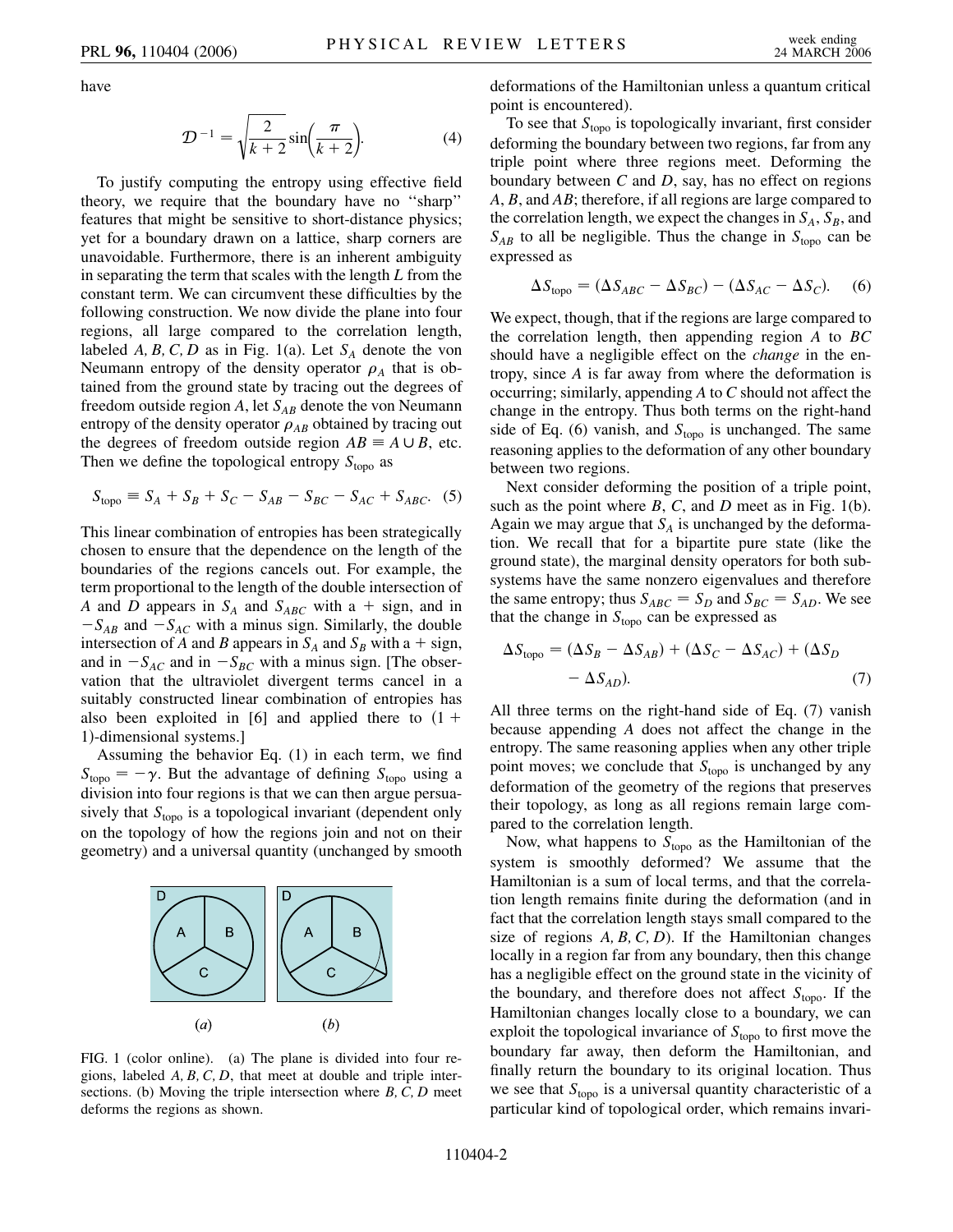ant if no quantum critical point is encountered as the Hamiltonian varies.

To facilitate the computation of  $S_{\text{topo}}$ , it is convenient to imagine joining together the planar medium we wish to study with its time-reversal conjugate. We glue together the medium and its conjugate at spatial infinity, and then attach ''wormholes'' that connect the two planes at the positions of the four triple intersections, as indicated in Fig. 2. The resulting closed surface has the topology of a sphere with four handles. If an isolated planar medium is punctured, then massless chiral modes propagate around the edge of the puncture, but the edge states of the medium and its conjugate have opposite chirality, so the edge states acquire masses when the two surfaces are coupled; therefore, the wormholes can be created adiabatically without destroying the mass gap. No anyons are produced during this adiabatic process, so that the mouth of each wormhole carries trivial anyonic charge.

The boundaries that separate regions in the plane and in its double can be joined through the wormholes as in Fig. 2; then each region of the doubled surface has the topology of a sphere with three punctures, and each union of two adjacent regions becomes a sphere with four punctures. The topological entanglement entropy of the medium and its conjugate are both equal to  $S_{\text{topo}}$ , so that the topological entanglement entropy of the doubled surface is twice  $S_{\text{topo}}$ . The entropy of a region depends only on its topology, so for the doubled surface we have

$$
2S_{\text{topo}} = 4S_3 - 3S_4,\tag{8}
$$

where  $S_3$  denotes the entropy for the sphere with three punctures and *S*<sup>4</sup> denotes the entropy for the sphere with four punctures.



FIG. 2 (color online). The planar medium is glued at spatial infinity to its time-reversal conjugate, and wormholes are attached that connect the two conjugate media at the locations of the triple intersections, creating a sphere with four handles. Each region, together with its image, becomes a sphere with three punctures, and each union of two regions, together with its image, becomes a sphere with four punctures. The punctures carry charges labeled *a; b; c; d*. Anyons that wind around a cycle enclosing a wormhole throat as shown detect a trivial charge.

The quantities  $S_3$  and  $S_4$  can be computed using the appropriate effective field theory, a TQFT [7]. We use the property that no charge is detected by an anyon that winds around the throat of a wormhole. A cycle that encloses a puncture in the double of (say) region *A* is complementary to a cycle that winds around the wormhole throat; it follows that the puncture carries charge *a* with probability

$$
p_a = |\mathcal{S}_1^a|^2 = d_a^2 / \mathcal{D}^2,\tag{9}
$$

where  $S_b^a$  is the topological *S* matrix of the TQFT, and 1 denotes the trivial charge. To find the joint probability distribution *pabc* governing the charges *a; b; c* on the punctures of the sphere with three punctures, we may use standard TQFT methods to compute the probability  $p_{ab\rightarrow \bar{c}}$  that when charges *a* and *b* fuse the total charge is *c*-. The result is

$$
p_{ab \to \bar{c}} = N_{abc} d_c / d_a d_b, \qquad (10)
$$

where  $N_{abc}$  is the dimension of the fusion vector space spanned by all the distinguishable ways in which charges *a*, *b*, and *c* can fuse to yield trivial total charge; it follows that

$$
p_{abc} = p_a p_b p_{ab \to \bar{c}} = N_{abc} d_a d_b d_c / \mathcal{D}^4. \tag{11}
$$

Evaluating the entropy in the basis in which each puncture has a definite charge, and summing over all the distinguishable fusion states that occur for specified values of the charges, we find

$$
S_3 = \sum_{a,b,c} \sum_{\mu=1}^{N_{abc}} -\frac{p_{abc}}{N_{abc}} \log \left( \frac{p_{abc}}{N_{abc}} \right)
$$
  
=  $4 \log \mathcal{D} - \sum_{a,b,c} p_{abc} \log (d_a d_b d_c)$   
=  $4 \log \mathcal{D} - 3 \sum_a p_a \log d_a.$  (12)

For the sphere with four punctures, a similar calculation yields

$$
p_{abcd} = p_a p_b p_c p_{abc \to \bar{d}} = N_{abcd} d_a d_b d_c d_d / \mathcal{D}^6 \tag{13}
$$

and

$$
S_4 = 6\log D - 4\sum_a p_a \log d_a.
$$
 (14)

Plugging into Eq. (8), we find

$$
S_{\text{topo}} = 2S_3 - \frac{3}{2}S_4 = -\log \mathcal{D} \equiv -\gamma.
$$
 (15)

Equation (15) is our main result. Note that it follows if we use Eq. (1) to evaluate the entropy of each region, since  $\gamma$  appears 4 times in the expression for  $S_{\text{topo}}$  with a negative